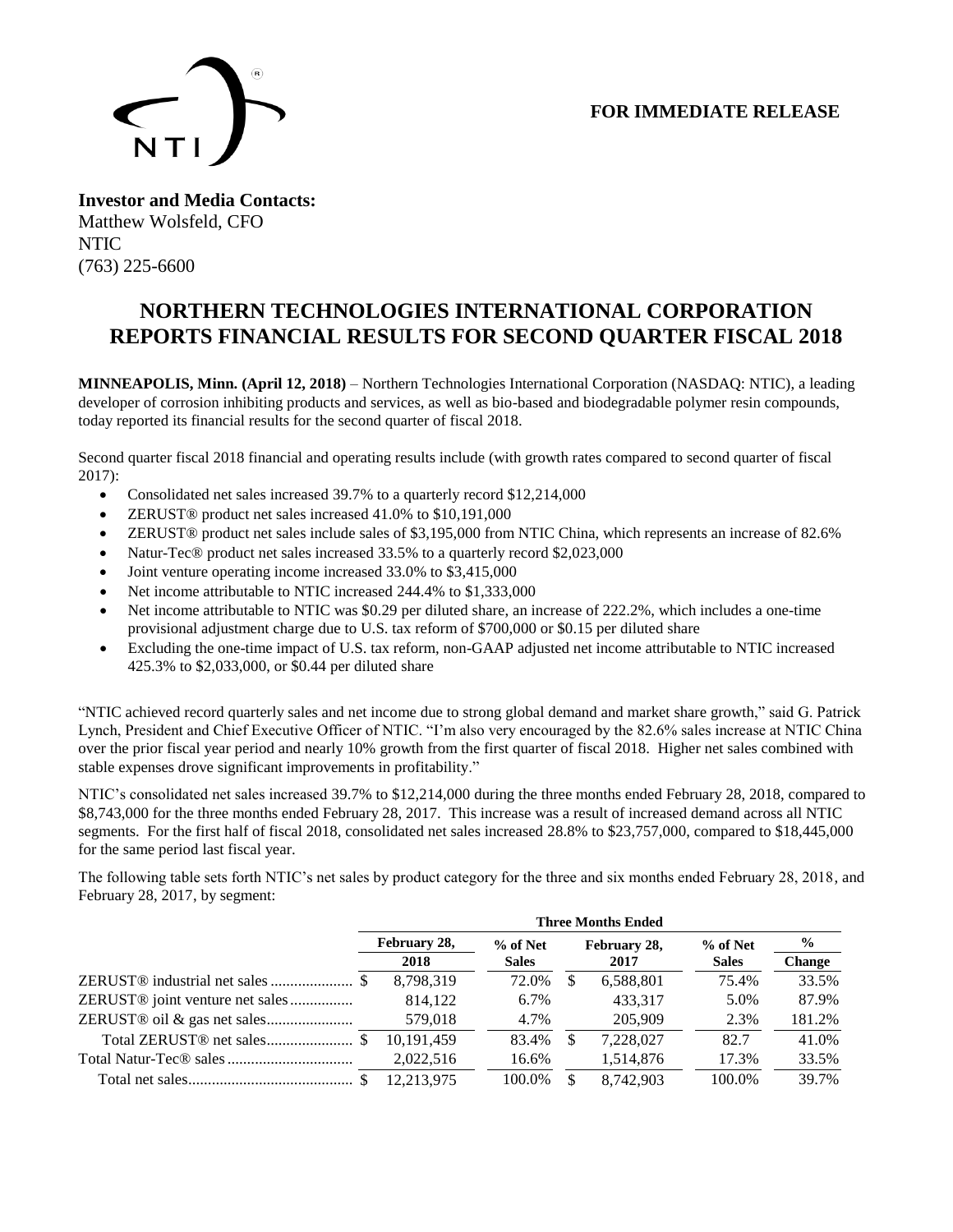|                                             | <b>Six Months Ended</b> |              |   |              |              |               |  |  |
|---------------------------------------------|-------------------------|--------------|---|--------------|--------------|---------------|--|--|
|                                             | February 28,            | % of Net     |   | February 28, | % of Net     | $\frac{6}{9}$ |  |  |
|                                             | 2018                    | <b>Sales</b> |   | 2017         | <b>Sales</b> | <b>Change</b> |  |  |
|                                             | 17.534.583              | 73.8%        |   | 13,107,090   | 71.0%        | 33.8%         |  |  |
| ZERUST <sup>®</sup> joint venture net sales | 1,321,753               | 5.6%         |   | 1,253,375    | 6.8%         | 5.5%          |  |  |
|                                             | 862,860                 | 3.6%         |   | 952,240      | 5.2%         | (9.4)%        |  |  |
|                                             | 19.719.196              | 83.0%        | S | 15,312,705   | 83.0%        | 28.8%         |  |  |
|                                             | 4,037,817               | 17.0%        |   | 3,132,221    | 17.0%        | 28.9%         |  |  |
|                                             | 23,757,013              | 100.0%       |   | 18,444,926   | 100.0%       | 28.8%         |  |  |

NTIC's joint venture operating income increased 33.0% to \$3,415,000 during the three months ended February 28, 2018, compared to joint venture operating income of \$2,567,000 during the three months ended February 28, 2017. This increase was attributable to a corresponding increase in total net sales of the joint ventures as fees for services provided to joint ventures are primarily a function of the net sales of NTIC's joint ventures, which were \$30,221,000 during the three months ended February 28, 2018, compared to \$22,963,000 for the three months ended February 29, 2017. Year-to-date, NTIC's joint venture operating income increased 29.2% to \$6,663,000, compared to joint venture operating income of \$5,157,000 during the six months ended February 28, 2017. Net sales of NTIC's joint ventures increased 24.5% to \$58,719,000 during the six months ended February 28, 2018, compared to \$47,163,000 for the six months ended February 28, 2017.

Operating expenses, as a percent of net sales, for the second quarter of fiscal 2018 were 44.0%, compared to 55.3% for the same period last fiscal year. This reduction was primarily due to higher net sales and lower general and administrative expenses, partially offset by higher selling and research and development expenses. Year-to-date, operating expenses, as a percent of net sales, were 46.3%, compared to 54.1% for the same period last fiscal year.

Net income attributable to NTIC for the second quarter of fiscal 2018 increased 256.6% to \$1,333,000, or \$0.29 per diluted share, from \$387,000, or \$0.09 per diluted share for the same period last fiscal year. Excluding the \$700,000, or \$0.15 per diluted share one-time impact of U.S. tax reform, second quarter fiscal 2018 non-GAAP net income attributable to NTIC was \$2,033,000, or \$0.44 per diluted share.

Net income attributable to NTIC for the first half of fiscal 2018 increased 259.8% to \$2,416,000, or \$0.52 per diluted share, from \$685,000, or \$0.15 per diluted share, for the same period last fiscal year. Excluding the \$700,000, or \$0.15 per diluted share one-time provisional impact of U.S. tax reform, net income attributable to NTIC for the first half of fiscal 2018 was \$3,116,000, or \$0.67 per diluted share.

Please see the tables and information below for a reconciliation of non-GAAP adjusted net income attributable to NTIC and adjusted net income attributable to NTIC per diluted share to the comparable GAAP measures.

NTIC's balance sheet remains strong, with no debt, and working capital of \$22,194,000 at February 28, 2018, including \$5,067,000 in cash and cash equivalents and \$3,268,000 in available for sale securities, compared to \$21,173,000 at August 31, 2017, including \$6,360,000 in cash and cash equivalents and \$3,767,000 in available for sale securities.

At February 28, 2018, the company had \$22,260,000 of investments in joint ventures, of which over \$12,400,000, or 55.7%, is cash, with the remaining balance mostly made up of other working capital.

Mr. Lynch added, "As expected, oil and gas sales improved in the second quarter. We believe our oil and gas products provide compelling solutions within this large and growing market segment and we expect improving sales in the coming quarters. Momentum throughout NTIC's business segments remains strong and I am excited about our opportunities for the remainder of the fiscal year and beyond. We are on track towards achieving our fiscal 2019 goals of over \$60 million in net sales and \$2.00 per diluted share in net income attributable to NTIC that we outlined two years ago."

#### **Outlook**

For the fiscal year ending August 31, 2018, NTIC is increasing its net sales expectations to be in the range of \$48.0 million to \$49.0 million, compared to its previous net sales expectations of \$46.0 million to \$47.0 million. The company is also increasing is earnings guidance, and now anticipates net income attributable to NTIC to be in the range of \$6.5 million to \$6.8 million, or \$1.40 to \$1.45 per diluted share, which includes the \$0.15 per diluted share one-time charge associated with U.S. tax reform. This compares to previous earnings guidance of \$5.0 million to \$5.3 million, or \$1.10 to \$1.15 per diluted share, which did not take into consideration any impact from U.S. tax reform.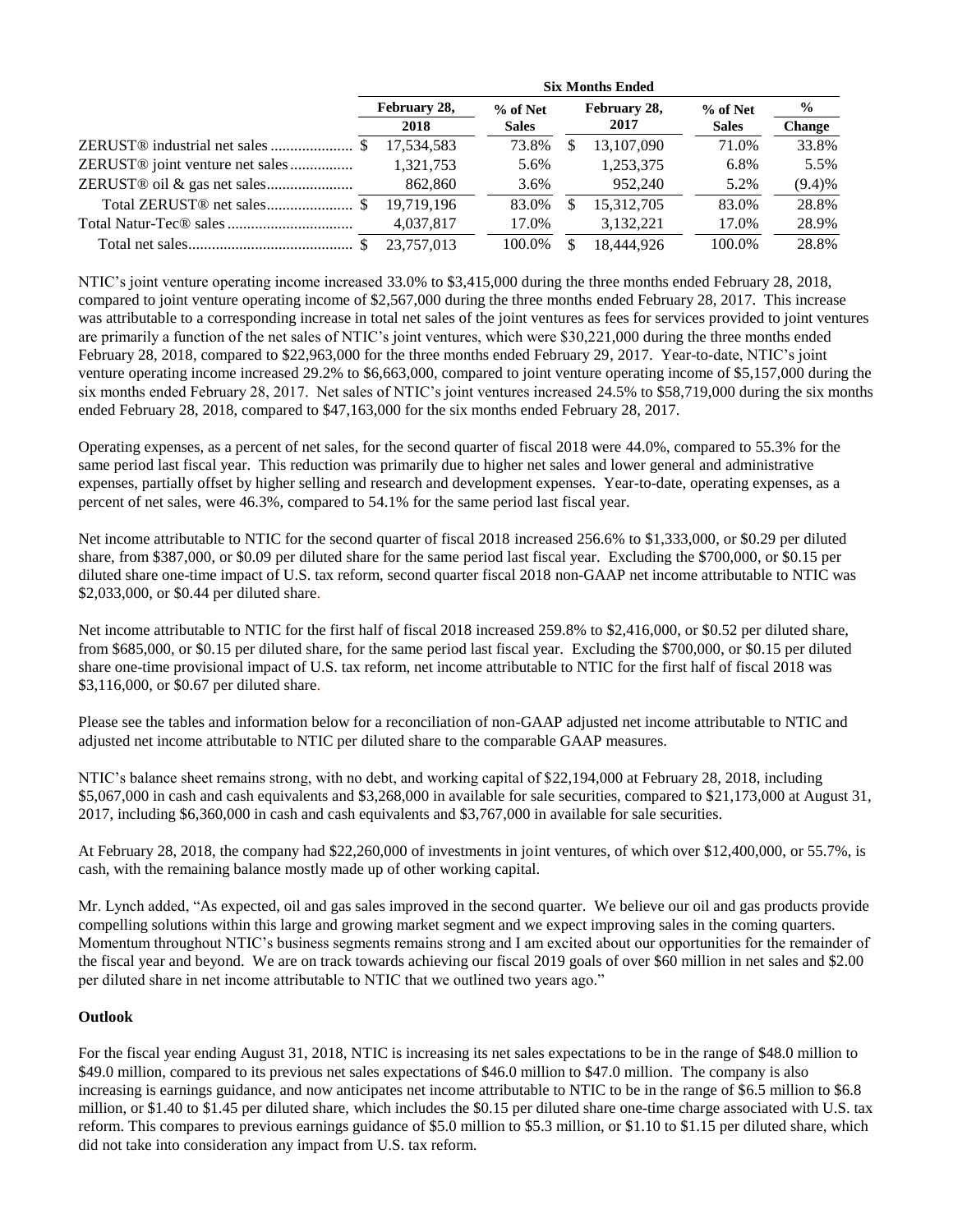These estimates are subject to significant risks and uncertainties, including those described below under the heading "Forward-Looking Statements."

#### **Conference Call and Webcast**

NTIC will host a conference call today at 8:00 a.m. Central Time to review its results of operations for the second quarter of fiscal 2018 and its future outlook, followed by a question and answer session. The conference call will be available to interested parties through a live audio webcast available through NTIC's website at www.ntic.com or http://ir.ntic.com/events.cfm where the webcast will be archived and accessible for at least 12 months. The dial-in number for the conference call is (877) 670-9776 and the confirmation code is 5967489.

#### **About Northern Technologies International Corporation**

Northern Technologies International Corporation develops and markets proprietary environmentally beneficial products and services in over 60 countries either directly or via a network of subsidiaries, joint ventures, independent distributors and agents. NTIC's primary business is corrosion prevention marketed primarily under the ZERUST® brand. NTIC has been selling its proprietary ZERUST® rust and corrosion inhibiting products and services to the automotive, electronics, electrical, mechanical, military and retail consumer markets, for over 40 years, and in recent years has targeted and expanded into the oil and gas industry. NTIC offers worldwide on-site technical consulting for rust and corrosion prevention issues. NTIC's technical service consultants work directly with the end users of NTIC's products to analyze their specific needs and develop systems to meet their technical requirements. NTIC also markets and sells a portfolio of bio-based and biodegradable polymer resins and finished products marketed under the Natur-Tec® brand.

#### **Use of Non-GAAP Financial Measures**

In addition to financial measures prepared in accordance with U.S. generally accepted accounting principles (GAAP), NTIC uses certain non-GAAP financial measures. In this release, NTIC uses the non-GAAP financial measures, net income attributable to NTIC, as adjusted to exclude the one-time impact due to U.S. tax reform and net income attributable to NTIC per diluted share, as adjusted to exclude the one-time impact due to U.S. tax reform. NTIC uses non-GAAP financial measures as supplemental measures of performance and believes these measures facilitate operating performance comparisons from period to period and company to company by factoring out potential differences caused by non-recurring, unusual or infrequent charges not related to NTIC's regular, ongoing business. NTIC also believes that the presentation of certain non-GAAP financial measures provides useful information to investors in evaluating the company's operations, period over period. Non-GAAP measures have limitations as analytical tools, and should not be considered in isolation, or as a substitute for analysis of the company's results as reported under GAAP. When analyzing NTIC's operating performance, investors should not consider NTIC's adjusted net income as a substitute for NTIC's net income prepared in accordance with GAAP. In addition, investors should note that any non-GAAP financial measures used by NTIC may not be the same non-GAAP financial measures, and may not be calculated in the same manner, as that of other companies. Whenever NTIC uses non-GAAP financial measures, it provides a reconciliation of the non-GAAP financial measure to the most closely applicable GAAP financial measure. Reconciliations of adjusted non-GAAP measures to reported GAAP measures are included in the financial tables contained in this release. Investors are encouraged to review the related GAAP financial measures and the reconciliation of these non-GAAP financial measures to their most directly comparable GAAP financial measures.

#### **Forward-Looking Statements**

*Statements contained in this release that are not historical information are forward-looking statements as defined within the Private Securities Litigation Reform Act of 1995. Such statements include NTIC's expectations regarding its financial guidance for fiscal 2018, the future success of its oil and gas business and overall business model, ability to achieve its fiscal 2019 goals, and other statements that can be identified by words such as "believes," "continues," "expects," "anticipates," "intends," "potential," "outlook," "will," "may," "would," "should," "guidance" or words of similar meaning, the use of future dates and any other statements that are not historical facts. Such forward-looking statements are based upon the current beliefs and expectations of NTIC's management and are inherently subject to risks and uncertainties that could cause actual results to differ materially from those projected or implied. Such potential risks and uncertainties include, but are not limited to, in no particular order: the ability of NTIC to achieve its annual financial guidance and continue to pay dividends; NTIC's dependence on the success of its joint ventures and fees and dividend distributions that NTIC receives from them; NTIC's relationships with its joint ventures and its ability to maintain those relationships; NTIC's dependence on its joint venture in Germany in particular due to its significance and the effect of a termination of this or its other joint ventures on NTIC's business and operating results; the effect on NTIC's business and operating results of the termination of NTIC's joint venture relationship in China and sale of products and services in China through NTIC China; the ability of NTIC China to achieve*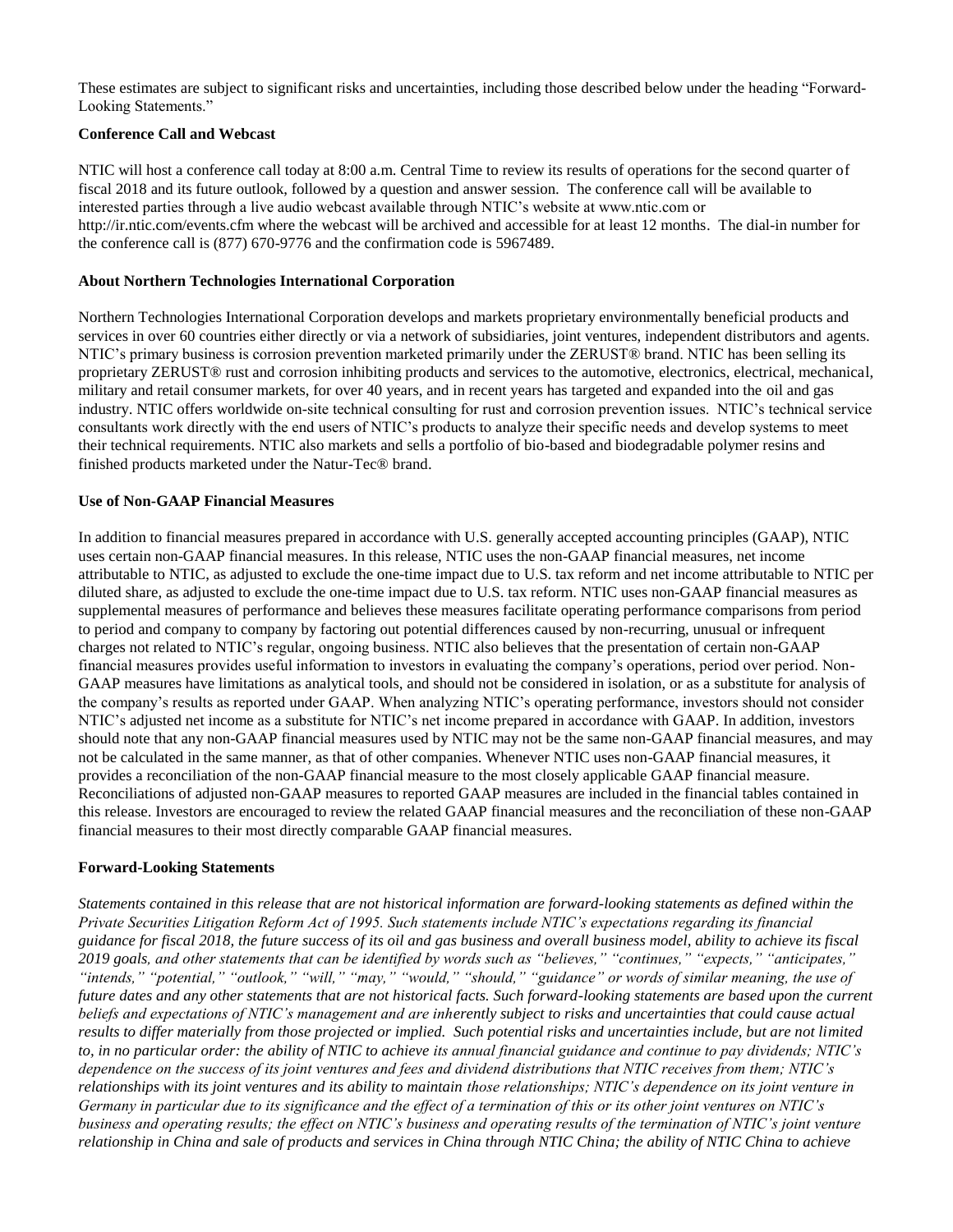*significant sales; costs and expenses incurred by NTIC in connection with its ongoing litigation against its former Chinese joint venture partner; the effect of United Kingdom's exit from the European Union, economic slowdown and political unrest; risks associated with NTIC's international operations; exposure to fluctuations in foreign currency exchange rates, including in particular the Euro compared to the U.S. dollar; the health of the U.S. and worldwide economies, including in particular the U.S. automotive industry; the level of growth in NTIC's markets; NTIC's investments in research and development efforts; acceptance of existing and new products; timing of NTIC's receipt of purchase orders under supply contracts; variability in sales to customers in the oil and gas industry and the effect on NTIC's quarterly financial results; increased competition; the costs and effects of complying with changes in tax, fiscal, government and other regulatory policies, including the new tax reform law, which could result in a write-down of our deferred tax assets, and rules relating to environmental, health and safety matters; pending and potential litigation; and NTIC's reliance on its intellectual property rights and the absence of infringement of the intellectual property rights of others. More detailed information on these and additional factors which could affect NTIC's operating and financial results is described in NTIC's filings with the Securities and Exchange Commission, including its most recent annual report on Form 10-K for the fiscal year ended August 31, 2017 filed by NTIC with the SEC on November 21, 2017 and its most recent quarterly report on Form 10-Q for the quarter ended November 30, 2017 filed by NTIC with the SEC on January 12, 2018. NTIC urges all interested parties to read these reports to gain a better understanding of the many business and other risks that the company faces. Additionally, NTIC undertakes no obligation to publicly release the results of any revisions to these forward-looking statements, which may be made to reflect events or circumstances occurring after the date hereof or to reflect the occurrence of unanticipated events.*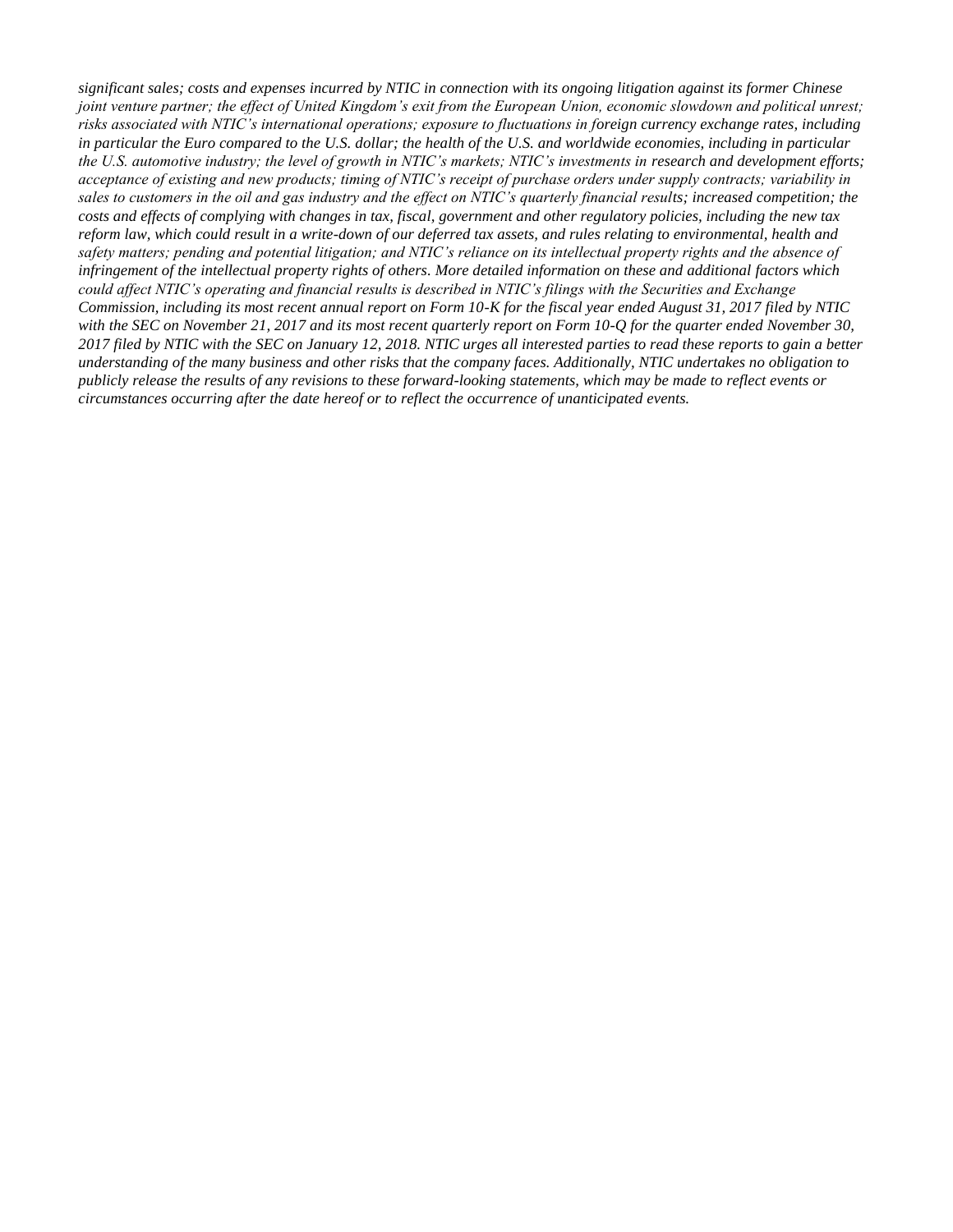## **NORTHERN TECHNOLOGIES INTERNATIONAL CORPORATION AND SUBSIDIARIES CONSOLIDATED BALANCE SHEETS AS OF FEBRUARY 28, 2018 (UNAUDITED) AND AUGUST 31, 2017 (AUDITED)**

|                                                                          | <b>February 28, 2018</b> | <b>August 31, 2017</b> |  |  |
|--------------------------------------------------------------------------|--------------------------|------------------------|--|--|
| <b>ASSETS</b>                                                            |                          |                        |  |  |
| <b>CURRENT ASSETS:</b>                                                   |                          |                        |  |  |
| Cash and cash equivalents                                                | \$<br>5,067,087          | \$<br>6,360,201        |  |  |
| Available for sale securities                                            | 3,268,426                | 3,766,984              |  |  |
| Receivables:                                                             |                          |                        |  |  |
| Trade excluding joint ventures, less allowance for doubtful accounts     |                          |                        |  |  |
| of \$40,000 at February 28, 2018 and August 31, 2017                     | 8,310,043                | 5,912,631              |  |  |
| Trade joint ventures                                                     | 447,380                  | 691,752                |  |  |
| Fees for services provided to joint ventures                             | 1,365,325                | 1,302,944              |  |  |
| Income taxes                                                             | 309,379                  | 137,256                |  |  |
| Inventories                                                              | 9,126,171                | 7,456,552              |  |  |
| Prepaid expenses                                                         | 1,024,652                | 439,298                |  |  |
| Total current assets                                                     | 28,918,463               | 26,067,618             |  |  |
| PROPERTY AND EQUIPMENT, NET                                              | 7,155,946                | 7,359,662              |  |  |
| <b>OTHER ASSETS:</b>                                                     |                          |                        |  |  |
| Investments in joint ventures                                            | 22,259,526               | 20,035,074             |  |  |
| Deferred income taxes                                                    | 1,056,565                | 1,756,565              |  |  |
| Patents and trademarks, net                                              | 1,241,618                | 1,322,089              |  |  |
| Other                                                                    |                          | 71,685                 |  |  |
| Total other assets                                                       | 24,557,709               | 23,185,413             |  |  |
| Total assets                                                             | 60,632,118<br>\$         | 56,612,693<br>\$       |  |  |
|                                                                          |                          |                        |  |  |
| <b>LIABILITIES AND EQUITY</b>                                            |                          |                        |  |  |
| <b>CURRENT LIABILITIES:</b>                                              |                          |                        |  |  |
| Accounts payable                                                         | \$<br>4,221,257          | \$<br>2,676,610        |  |  |
| Income taxes payable                                                     | 342,853                  |                        |  |  |
| Accrued liabilities:                                                     |                          |                        |  |  |
| Payroll and related benefits                                             | 1,435,921                | 1,540,386              |  |  |
| Other                                                                    | 677,126                  | 677,621                |  |  |
| Total current liabilities                                                | 6,677,157                | 4,894,617              |  |  |
|                                                                          |                          |                        |  |  |
| <b>COMMITMENTS AND CONTINGENCIES</b>                                     |                          |                        |  |  |
| <b>EQUITY:</b>                                                           |                          |                        |  |  |
| Preferred stock, no par value; authorized 10,000 shares; none issued and |                          |                        |  |  |
| outstanding                                                              |                          |                        |  |  |
| Common stock, \$0.02 par value per share; authorized 15,000.000 shares   |                          |                        |  |  |
| at February 28, 2018 and 10,000,000 shares; issued and outstanding       |                          |                        |  |  |
| 4,537,408 and 4,535,018, respectively                                    | 90,748                   | 90,700                 |  |  |
| Additional paid-in capital                                               | 14,397,851               | 14,163,509             |  |  |
| Retained earnings                                                        | 38,633,704               | 37,077,483             |  |  |
| Accumulated other comprehensive loss                                     | (2,070,752)              | (2,471,064)            |  |  |
| Stockholders' equity                                                     | 51,051,551               | 48,860,628             |  |  |
| Non-controlling interest                                                 | 2,903,410                | 2,857,448              |  |  |
| Total equity                                                             | 53,954,961               | 51,718,076             |  |  |
| Total liabilities and equity                                             | \$<br>60,632,118         | \$<br>56,612,693       |  |  |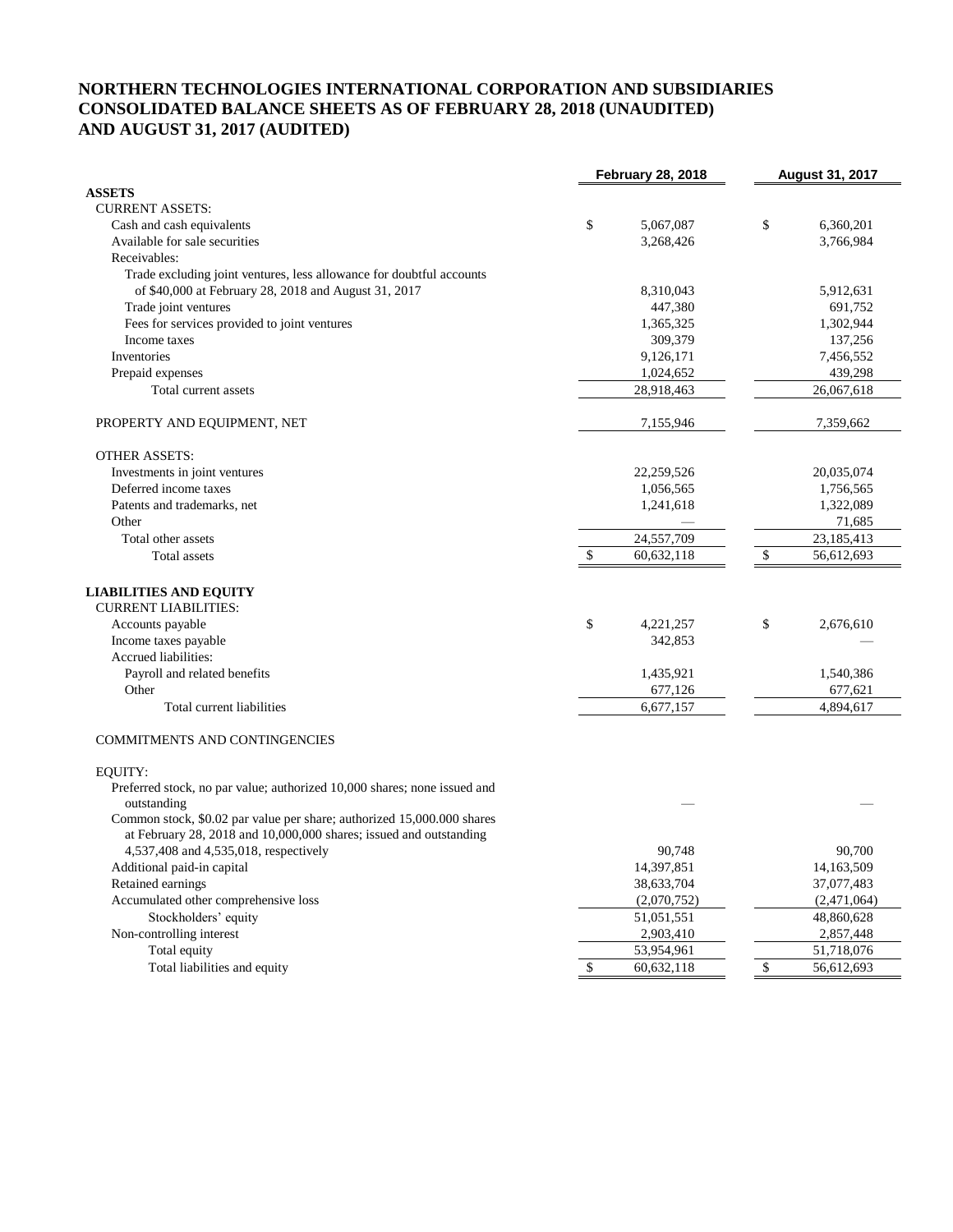## **NORTHERN TECHNOLOGIES INTERNATIONAL CORPORATION AND SUBSIDIARIES CONSOLIDATED STATEMENTS OF OPERATIONS (UNAUDITED) FOR THE THREE AND SIX MONTHS ENDED FEBRUARY 28, 2018 AND 2017**

|                                                                 | <b>Three Months Ended</b> |                          |                 |                          | <b>Six Months Ended</b> |                          |  |
|-----------------------------------------------------------------|---------------------------|--------------------------|-----------------|--------------------------|-------------------------|--------------------------|--|
|                                                                 | <b>February 28, 2018</b>  | <b>February 28, 2017</b> |                 | <b>February 28, 2018</b> |                         | <b>February 28, 2017</b> |  |
| <b>NET SALES:</b>                                               |                           |                          |                 |                          |                         |                          |  |
| Net sales, excluding joint ventures                             | \$<br>11,399,853          | \$<br>8,309,586          | \$              | 22,435,260               | \$                      | 17,191,551               |  |
| Net sales, to joint ventures                                    | 814,122                   | 433,317                  |                 | 1,321,753                |                         | 1,253,375                |  |
| Total net sales                                                 | 12,213,975                | 8,742,903                |                 | 23,757,013               |                         | 18,444,926               |  |
| Cost of goods sold                                              | 8,012,836                 | 5,870,186                |                 | 15,901,306               |                         | 12,482,952               |  |
| Gross profit                                                    | 4,201,139                 | 2,872,717                |                 | 7,855,707                |                         | 5,961,974                |  |
| JOINT VENTURE OPERATIONS:                                       |                           |                          |                 |                          |                         |                          |  |
| Equity in income from joint ventures                            | 1,805,997                 | 1,383,139                |                 | 3,547,325                |                         | 2,657,143                |  |
| Fees for services provided to joint ventures                    | 1,608,890                 | 1,184,028                |                 | 3,116,032                |                         | 2,499,619                |  |
| Total joint venture operations                                  | 3,414,887                 | 2,567,167                |                 | 6,663,357                |                         | 5,156,762                |  |
| <b>OPERATING EXPENSES:</b>                                      |                           |                          |                 |                          |                         |                          |  |
| Selling expenses                                                | 2,643,636                 | 2,246,482                |                 | 5,243,585                |                         | 4,285,566                |  |
| General and administrative expenses                             | 1,805,216                 | 1,842,528                |                 | 4,024,961                |                         | 4,314,308                |  |
| Research and development expenses                               | 922,746                   | 742,037                  |                 | 1,721,477                |                         | 1,384,559                |  |
| Total operating expenses                                        | 5,371,598                 | 4,831,047                |                 | 10,990,023               |                         | 9,984,433                |  |
| OPERATING INCOME                                                | 2,244,428                 | 608,837                  |                 | 3,529,041                |                         | 1,134,303                |  |
| <b>INTEREST INCOME</b>                                          | 24,883                    | 4,516                    |                 | 48,939                   |                         | 8,079                    |  |
| <b>INTEREST EXPENSE</b>                                         | (5,779)                   | (3,470)                  |                 | (10, 868)                |                         | (8,093)                  |  |
| INCOME BEFORE INCOME TAX EXPENSE                                | 2,263,532                 | 609,883                  |                 | 3,567,112                |                         | 1,134,289                |  |
| <b>INCOME TAX EXPENSE</b>                                       | 841,909                   | 124,909                  |                 | 946,900                  |                         | 242,622                  |  |
| <b>NET INCOME</b>                                               | 1,421,623                 | 484,974                  |                 | 2,620,212                |                         | 891,667                  |  |
| NET INCOME ATTRIBUTABLE TO NON-<br><b>CONTROLLING INTERESTS</b> | 88,776                    | 98,008                   |                 | 203.739                  |                         | 207,062                  |  |
| NET INCOME ATTRIBUTABLE TO NTIC                                 | \$<br>1,332,847           | \$<br>386,966            | \$              | 2,416,473                | \$                      | 684,605                  |  |
| NET INCOME ATTRIBUTABLE TO NTIC PER<br><b>COMMON SHARE:</b>     |                           |                          |                 |                          |                         |                          |  |
| Basic                                                           | \$<br>0.29                | \$<br>0.09               | \$              | 0.53                     | \$                      | 0.15                     |  |
| Diluted                                                         | \$<br>0.29                | \$<br>0.09               | $\overline{\$}$ | 0.52                     | $\overline{\S}$         | 0.15                     |  |
| WEIGHTED AVERAGE COMMON SHARES<br>ASSUMED OUTSTANDING:          |                           |                          |                 |                          |                         |                          |  |
| <b>Basic</b>                                                    | 4,537,408                 | 4,525,091                |                 | 4,537,368                |                         | 4,527,555                |  |
| Diluted                                                         | 4,673,338                 | 4,562,024                |                 | 4,641,042                |                         | 4,559,485                |  |
| CASH DIVIDENDS DECLARED PER<br><b>COMMON SHARE</b>              | \$<br>$0.10\,$            | \$<br>$0.00\,$           | \$              | 0.20                     | \$                      | $0.00\,$                 |  |